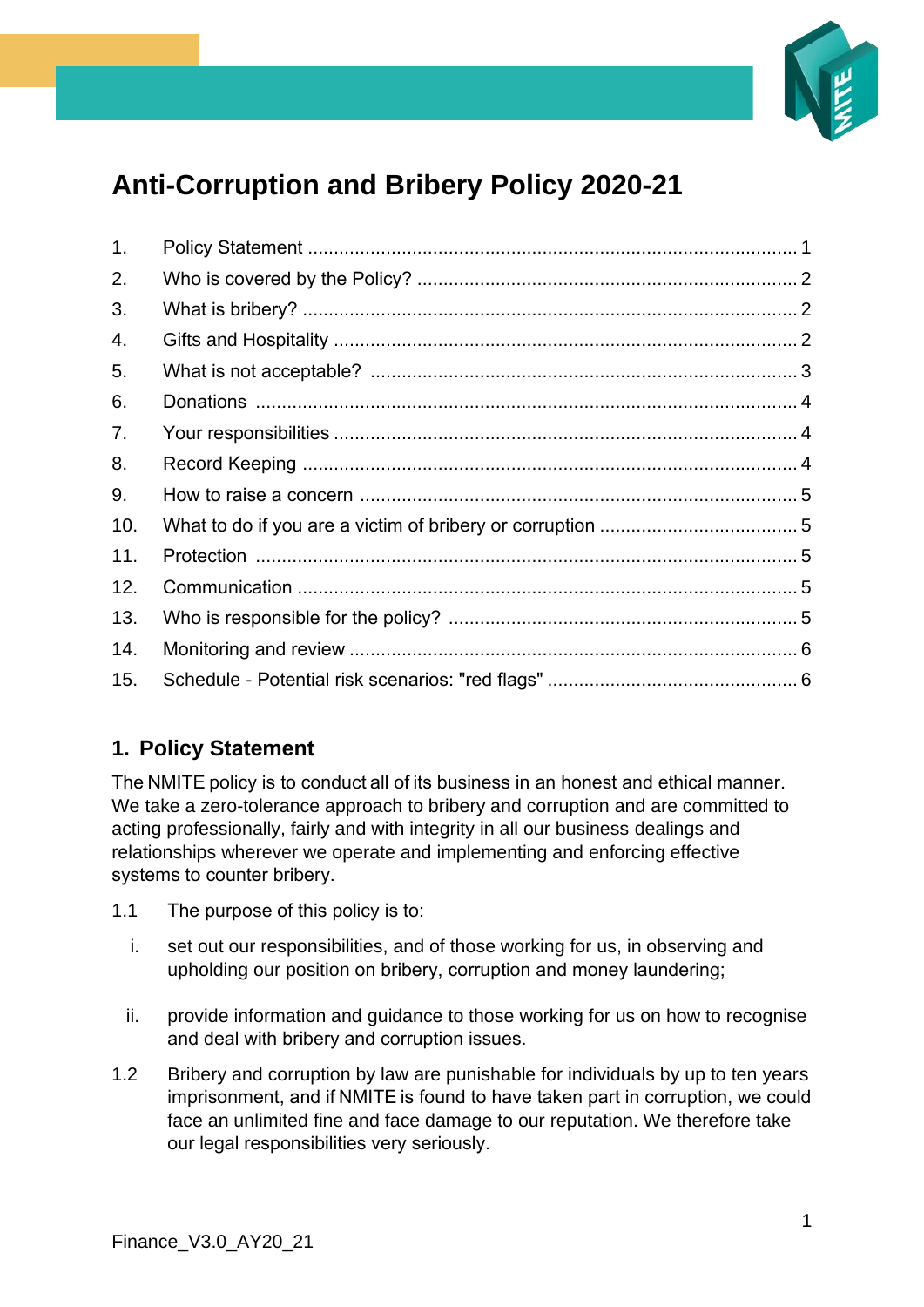

1.3 The Money Laundering Regulations were updated in 2017 and full details can be found at:  

<http://www.legislation.gov.uk/uksi/2017/692/contents/made> 

1.4 In this policy, **third party** means any individual or organisation you come into contact with during the course of your work for us, and includes actual and potential clients, suppliers, referrers, business contacts, advisors, and government and public bodies, including their advisors, representatives and officials, politicians and political parties. 

# <span id="page-1-0"></span>**2. Who is covered by the Policy?**

2.1 This policy applies to all individuals working at all levels and grades, including partners, directors, managers, employees, (whether permanent, fixed-term or temporary), consultants, contractors, trainees, seconded staff, home workers, casual workers and agency staff, volunteers, or any other person associated with us, or our service company or employees, wherever located (collectively referred to as **workers** in this policy). 

## <span id="page-1-1"></span>**3. What is bribery?**

3.1 A bribe is an inducement or reward offered, promised, or provided in order to gain any commercial, contractual, regulatory, or personal advantage. 

Examples: 

#### − **Offering a bribe**

You offer a potential client tickets to a major sporting event, but only if they agree to award NMITE a new one year contract. 

This would be an offence as you are making the offer to gain a commercial and contractual advantage. We may also be found to have committed an offence because the offer has been made to obtain business for us. It may also be an offence for the potential client to accept your offer. 

#### − **Receiving a bribe**

A supplier gives your nephew a job but makes it clear that in return they expect you to use your influence in our organisation to ensure we continue to do business with them. 

It is an offence for a supplier to make such an offer.  It would be an offence for you to accept the offer as you would be doing so to gain a personal advantage. 

## <span id="page-1-2"></span>**4. Gifts and Hospitality**

4.1 This policy does not prohibit the giving and receiving of promotional gifts of low value or normal and appropriate hospitality (given and received) to or from third parties. Any gift must be passed onto the Company Secretary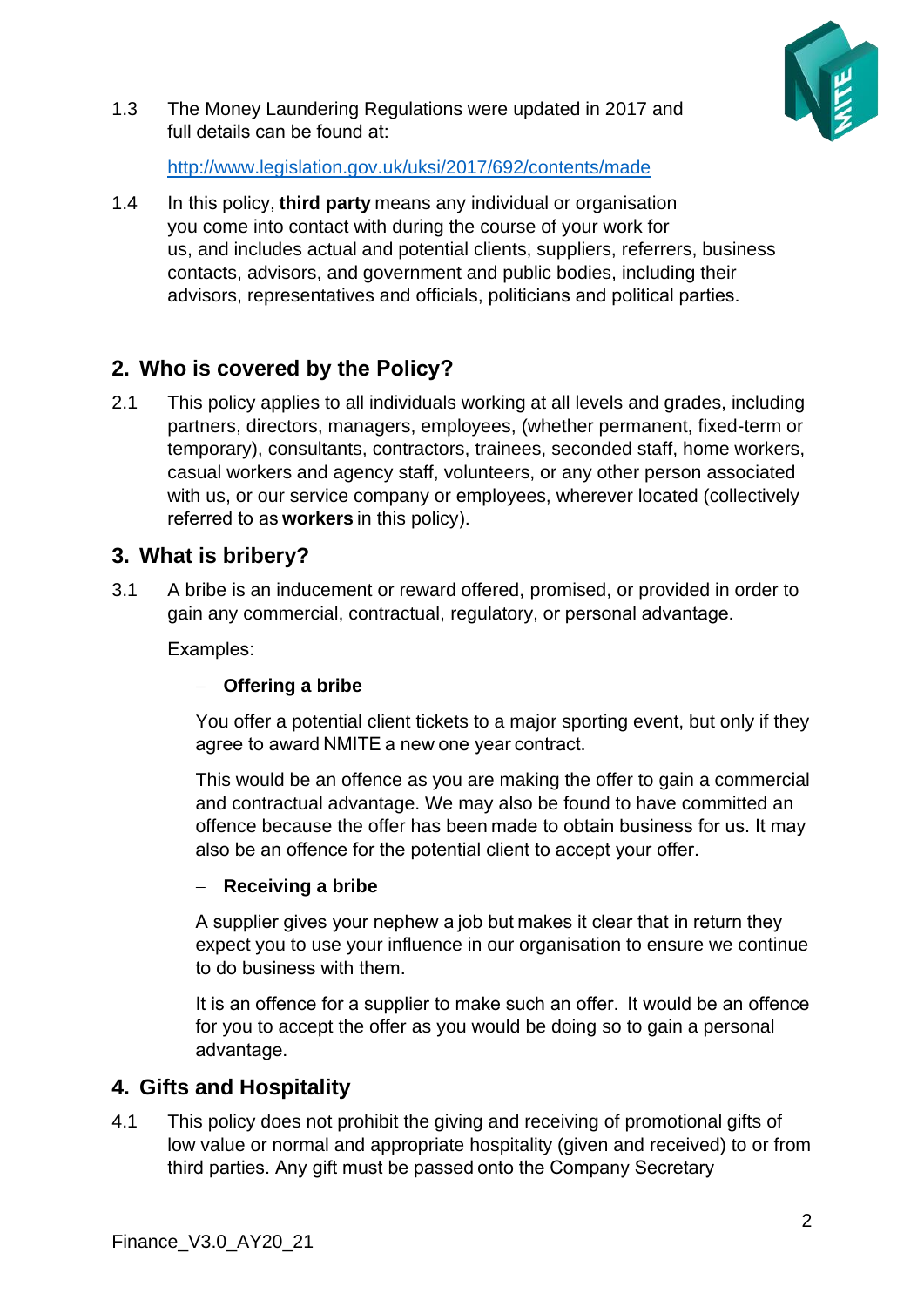

of NMITE and all gifts and hospitality must be declared to the Company Secretary as set out in 8.2. 

- 4.2 The giving or receipt of gifts is not prohibited, if the following requirements are met:
	- i. it is not made with the intention of influencing a third party to obtain or retain business or a business advantage, or to reward the provision or retention of business or a business advantage, or in explicit or implicit exchange for favours or benefits;
	- ii. it complies with local law (if another party is based in another country, you need to understand that laws of that country as they relate to the giving and receiving of bribes);
	- iii. it is given in our name, not in your name;
	- iv. it does not include cash or a cash equivalent (such as gift certificates or vouchers);
	- v. it is appropriate in the circumstances (e.g. small token gift at Christmas);
	- vi. taking into account the reason for the gift, it is of an appropriate type and value and given at an appropriate time;
- vii. it is given openly, not secretly;
- viii. it is approved by the Chief Executive Officer (who shall consider all of the above) gifts should not be offered to, or accepted from, government officials or representatives, or politicians or political parties, without the prior approval of the Chief Executive Officer.

## <span id="page-2-0"></span>**5. What is not acceptable?**

- 5.1 It is not acceptable for you (or someone on your behalf) to:
- i. give, promise to give, or offer, a payment, gift or hospitality with the expectation or hope that a business advantage will be received, or to reward a business advantage already given;
- ii. give, promise to give, or offer, a payment, gift or hospitality to a government official, agent or representative to "facilitate" or expedite a routine procedure;
- iii. accept payment from a third party that you know, or suspect is offered with the expectation that it will obtain a business advantage for them;
- iv. accept a gift or hospitality from a third party if you know or suspect that it is offered or provided with an expectation that a business advantage will be provided by us in return;
- v. (e)threaten or retaliate against another worker who has refused to commit a bribery offence or who has raised concerns under this policy;
	- e. engage in any activity that might lead to a breach of this policy.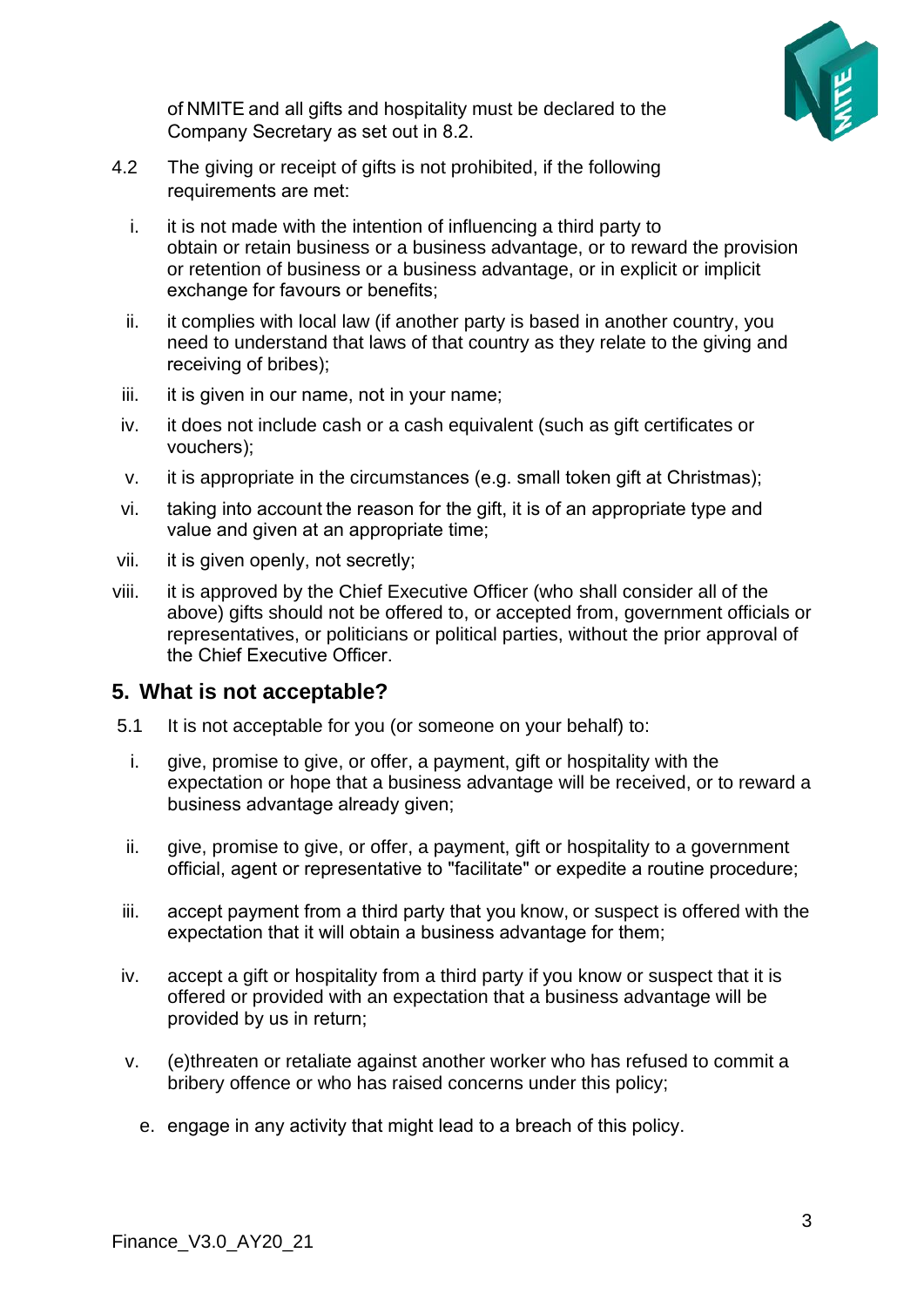

# <span id="page-3-0"></span>**6. Donations**

- 6.1 NMITE's policy on gift and donation acceptance is set out in the Gift Oversight Policy and associated procedures are provided in the Governance Handbook.
- 6.2 These policies state that NMITE will not accept gifts which would require NMITE to undertake any action in contravention to national or EC regulation or which would, in the opinion of the Board, create an unacceptable conflict of interest or exposes the NMITE to financial or legal liability. This includes bribery.
- 6.3 NMITE does not make contributions of any kind to political parties.

#### <span id="page-3-1"></span>**7. Your responsibilities**

- 7.1 You must ensure that you read, understand, and comply with this policy.
- 7.2 The prevention, detection and reporting of bribery and other forms of corruption are the responsibility of all those working for us or under our control. All workers are required to avoid any activity that might lead to, or suggest, a breach of this policy.
- 7.3 You must notify the Chief Executive Officer or Finance Director as soon as possible if you believe or suspect that a conflict with this policy has occurred or may occur in the future.  For example, if a client or potential client offers you something to gain a business advantage with us or indicates to you that a gift or payment is required to secure their business. Further "red flags" that may indicate bribery or corruption are set out in the Schedule.
- 7.4 Any employee who breaches this policy will face disciplinary action, which could result in dismissal for gross misconduct. We reserve our right to terminate our contractual relationship with other workers if they breach this policy.

## <span id="page-3-2"></span>**8. Record Keeping**

- 8.1 We must keep financial records and have appropriate internal controls in place which will evidence the business reason for making payments to third parties.
- 8.2 You must declare to the Company Secretary who will keep a written record of all hospitality or gifts accepted or offered, which will be subject to Board review.
- 8.3 You must ensure all expenses claims relating to hospitality, gifts or expenses incurred to third parties are submitted in accordance with our expenses policy and specifically record the reason for the expenditure.
- 8.4 All accounts, invoices, memoranda and other documents and records relating to dealings with third parties, such as clients, suppliers, and business contacts, should be prepared and maintained with strict accuracy and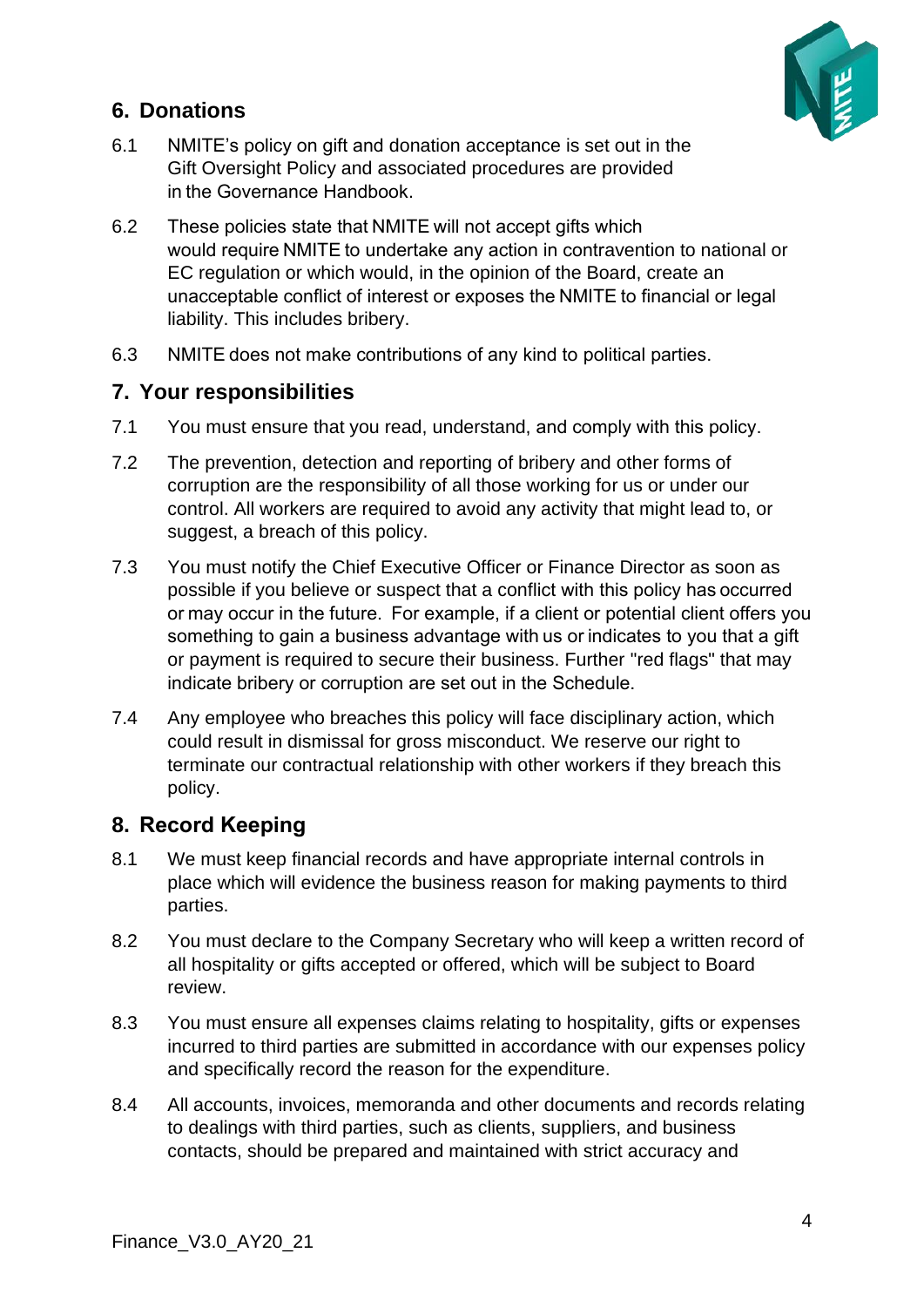

completeness. No accounts must be kept "off-book" to facilitate or conceal improper payments. 

## <span id="page-4-0"></span>**9. How to raise a concern**

9.1 You are encouraged to raise concerns about any issue or suspicion of malpractice at the earliest possible stage. If you are unsure whether a particular act constitutes bribery or corruption, or if you have any other queries, these should be raised with your Head of Department, the Chief Executive Officer, or the Director of Finance.  

## <span id="page-4-1"></span>**10. What to do if you are a victim of bribery or corruption**

10.1 It is important that you tell one of the individuals listed above as soon as possible if you are offered a bribe by a third party, are asked to make one, suspect that this may happen in the future, or believe that you are a victim of another form of unlawful activity. 

#### <span id="page-4-2"></span>**11. Protection**

- 11.1 Workers who refuse to accept or offer a bribe, or those who raise concerns or report another's wrongdoing, are sometimes worried about possible repercussions. We aim to encourage openness and will support anyone who raises genuine concerns in good faith under this policy, even if they turn out to be mistaken.
- 11.2 We are committed to ensuring no one suffers any detrimental treatment as a result of refusing to take part in bribery or corruption, or because of reporting in good faith their suspicion that an actual or potential bribery or other corruption offence has taken place, or may take place in the future. Detrimental treatment includes dismissal, disciplinary action, threats, or other unfavourable treatment connected with raising a concern. If you believe that you have suffered any such treatment, you should inform the compliance manager immediately. If the matter is not remedied, and you are an employee, you should raise it formally using our Grievance Procedure, which can be found on the Intranet.

#### <span id="page-4-3"></span>**12. Communication**

- 12.1 Communication of this policy forms part of the induction process for all new workers. All existing workers will receive information on how to implement and adhere to this policy.
- 12.2 Our zero-tolerance approach to bribery and corruption must be communicated to all suppliers, contractors, and business partners at the outset of our business relationship with them and as appropriate thereafter.

## <span id="page-4-4"></span>**13. Who is responsible for the policy?**

13.1 The Chief Executive Officer has overall responsibility for ensuring this policy complies with our legal and ethical obligations, and that all those under our control comply with it.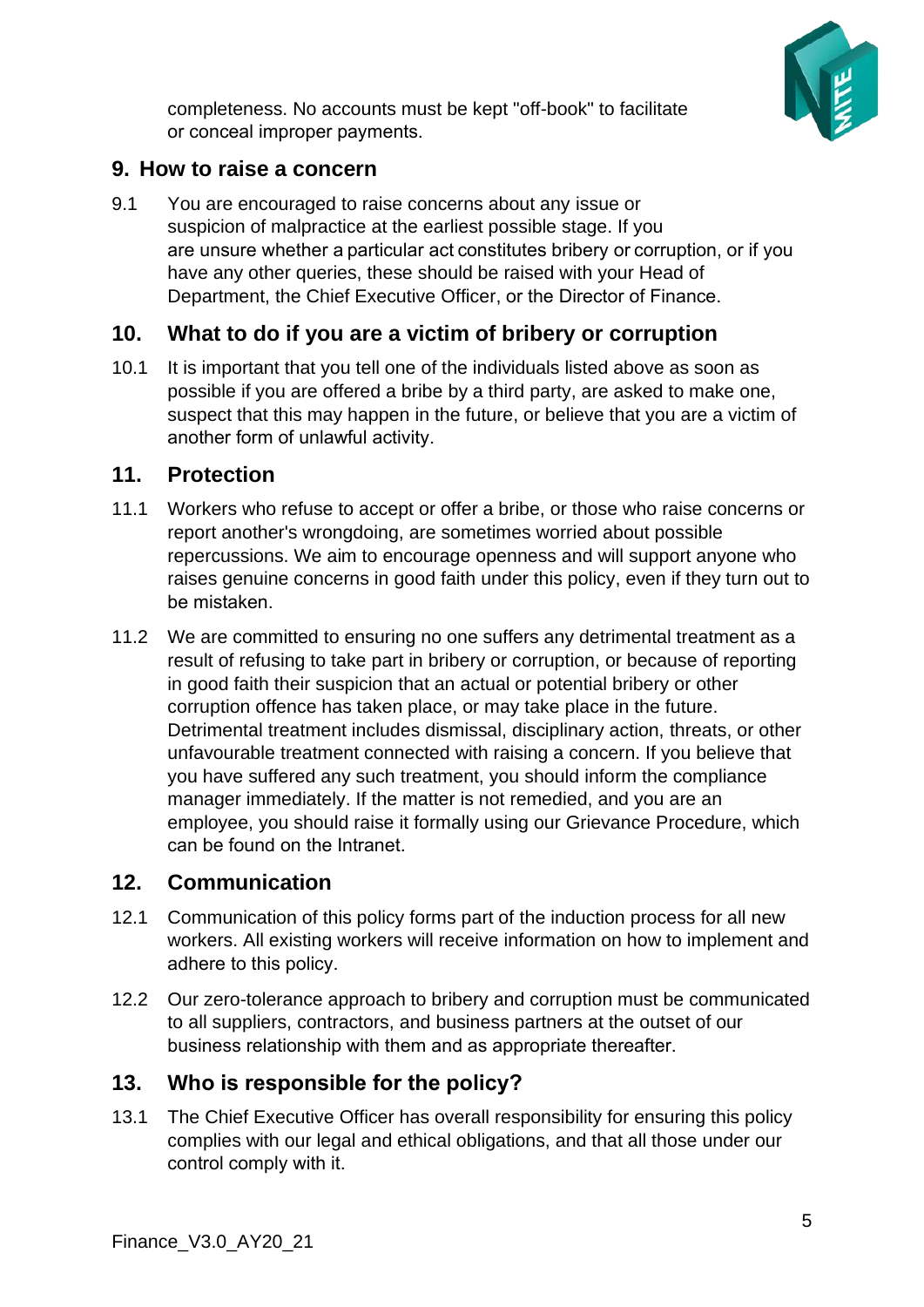

13.2 The Director of Finance has primary and day-to-day responsibility for implementing this policy, and for monitoring its use and effectiveness. Management at all levels are responsible for ensuring those reporting to them are made aware of and understand this policy and are given adequate and regular training on it. 

## <span id="page-5-0"></span>**14. Monitoring and review**

- 14.1 The Director of Finance will monitor the effectiveness and review the implementation of this policy, regularly considering its suitability, adequacy, and effectiveness.  Any improvements identified will be made as soon as possible.  Internal control systems and procedures will be subject to regular audits to provide assurance that they are effective in countering bribery and corruption.
- 14.2 All workers are responsible for the success of this policy and should ensure they use it to disclose any suspected danger or wrongdoing.
- 14.3 Workers are invited to comment on this policy and suggest ways in which it might be improved. Comments, suggestions, and queries should be addressed to the Director of Finance.
- 14.4 This policy does not form part of any employee's contract of employment and it may be amended at any time.

## <span id="page-5-1"></span>**15. Schedule - Potential risk scenarios: "red flags"**

The following is a list of possible red flags that may arise during the course of your working for us and which may raise concerns under various anti-bribery and anticorruption laws. The list is not intended to be exhaustive and is for illustrative purposes only. 

- i. you become aware that a third party engages in, or has been accused of engaging in, improper business practices;
- ii. you learn that a third party has a reputation for paying bribes, or requiring that bribes are paid to them, or has a reputation for having a "special relationship" with foreign government officials;
- iii. a third party insists on receiving a commission or fee payment before committing to sign up to a contract with us, or carrying out a government function or process for us;
- iv. a third party requests payment in cash and/or refuses to sign a formal commission or fee agreement, or to provide an invoice or receipt for a payment made;
- v. a third party requests that payment is made to a country or geographic location different from where the third party resides or conducts business;
- vi. a third party requests an unexpected additional fee or commission to "facilitate" a service;